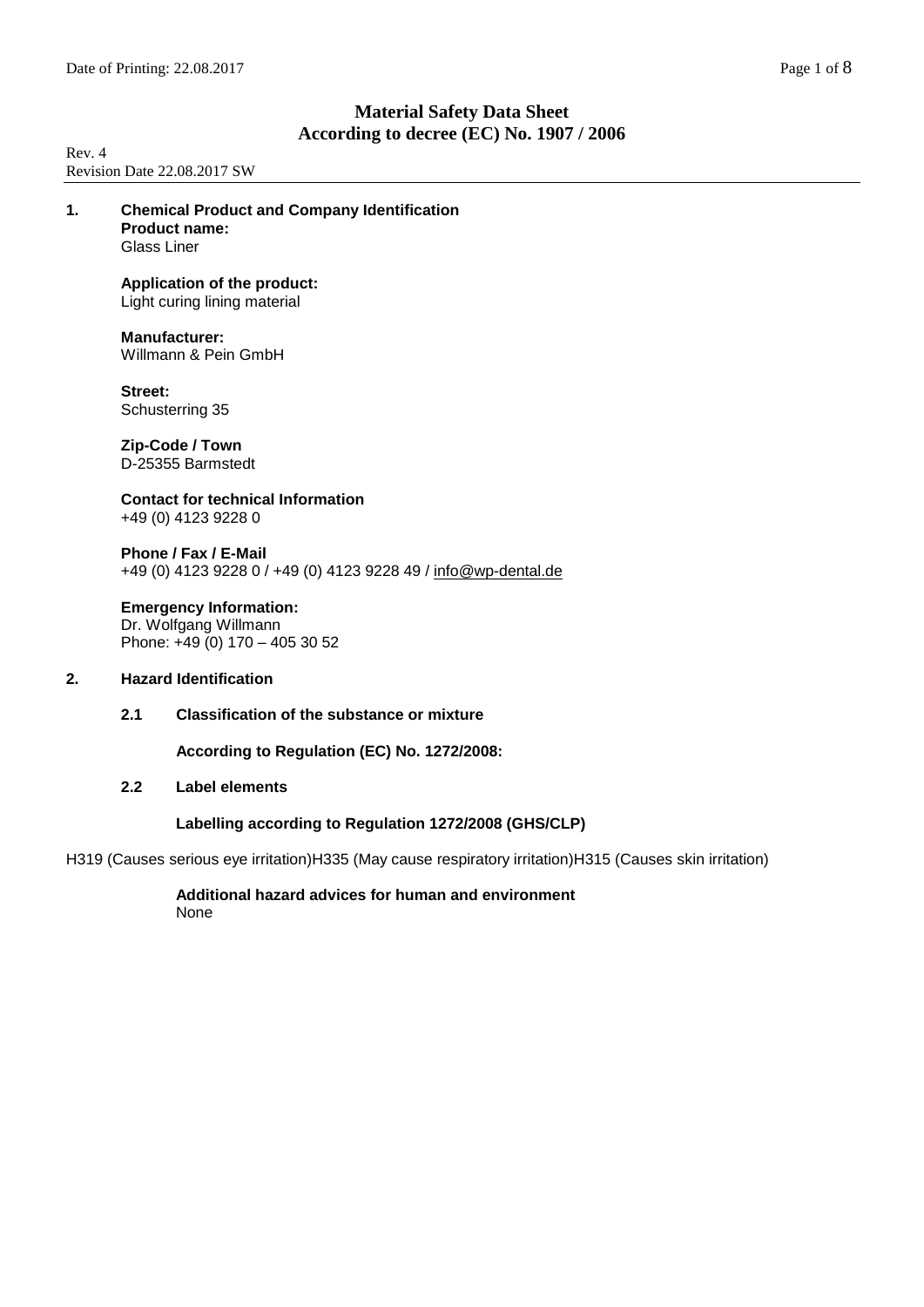Rev. 4 Revision Date 22.08.2017 SW

# **2.2 Label elements**

**Labelling according to Regulation 1272/2008 (GHS/CLP)**



|                | H315<br>P <sub>264</sub><br>P <sub>280</sub><br>P302+P352<br>P321<br>P332+P313<br>P362+P364 | causes skin irritation<br>Washthoroughly after handling.<br>Wear protective gloves/Protective clothing/eye protection/face protection.<br>IF ON SKIN: Wash with plenty of water/<br>Specific treatment (seeon this label)<br>If skin irritation occurs: get medical advice/attention<br>Take off contaminated clothing and wash it before reuse. |
|----------------|---------------------------------------------------------------------------------------------|--------------------------------------------------------------------------------------------------------------------------------------------------------------------------------------------------------------------------------------------------------------------------------------------------------------------------------------------------|
| P305+P351+P338 | H319<br>P337+P313                                                                           | causes serious eye irritation<br>IF IN EYES: Rinse cautiously with water for several minutes. Remove contact<br>lenses, if present and easy to do. Continue rinsing.<br>If eye irritation persists: Get medical advice/attention.                                                                                                                |
|                | H335<br>P <sub>271</sub><br>P304+P340<br>P312<br>P403+P233<br>P405                          | may cause respiratory irritation<br>Use only outdoors or in a well-ventilated area.<br>IF INHALED: Remove person to fresh air and keep comfortable for breathing.<br>Call a POISON CENTER/doctor//if you feel unwell.<br>Store in a well-ventilated place. Keep container tightly closed.<br>Store locked up.                                    |

# **3. Composition/Information on Igredients Chemical characterization:**

### **Hazardous ingredients:**

| <b>Stoff</b>                      | Cas-Nr./EINECS-Nr./EG-Nr. | Gehalt (%)  | Kennzeichnung     |
|-----------------------------------|---------------------------|-------------|-------------------|
| Glasionomerpulver                 |                           | $0 - 40%$   | H319, H335, H315  |
| 1,6-Hexandioldimethacrylate       | CAS-Nr. 6606-59-3         | $0-10 \%$   | H319, H335, H315, |
|                                   | EINECS-Nr. 229-551-7      |             | H411              |
| Bisphenol-A-bis                   | CAS-Nr. 1565-94-2         | $0-15%$     | H319, H335        |
| (hydroxypropylmethacrylat),       |                           |             |                   |
| <b>Isomere</b>                    |                           |             |                   |
| 4-tert.-Butyl-N,N-dimethylaniline | CAS-Nr. 2909-79-7         | $0 - 0.10%$ | H302, H312, H332, |
|                                   | EG-Nr. 220-824-6          |             | H319, H335, H315  |
| Campherchinon                     |                           | $0 - 0.10%$ | H319, H335, H315  |

### **4. First-Aid-Measures**

# **General Advices**

Take off with product contaminated clothes.

## **After skin contact**

Wash off skin with soap and water. Contact a physician if the skin is irritated.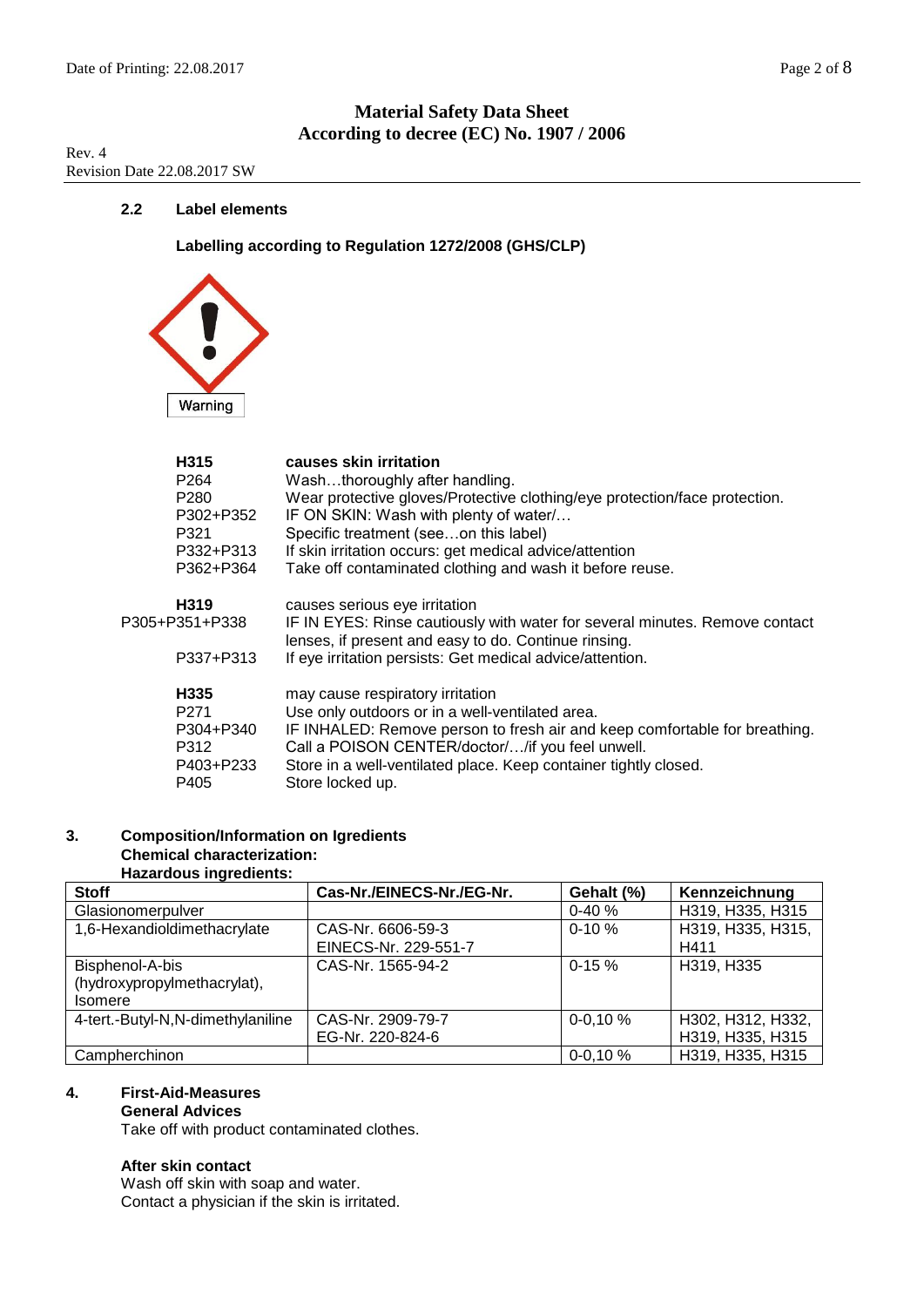Rev. 4 Revision Date 22.08.2017 SW

## **After eye contact**

Rinse eyes an efficient time. Contact ophthalmologist if irritation is persisting.

## **After inhalation**

Take person to fresh air. In the event of symptoms refer for medical treatment.

### **After swallowing**

# Seek medical advice immediately.**5. Fire-fighting-measures Suitable extinguishing agents**

Foam, extinguishing powder, carbon dioxide, water spray. Adjust fire-fighting-measures to ambiance.

#### **For safety reasons unsuitable extinguishing media** None known

**Particular danger through the product itself, its combustion products or gases** None

# **Protective equipment for fire-fighters**

Use conventional measures to combat chemical fires, that means use self-contained breathing apparatus (isolating-unit).

#### **Further information** None

- 
- **6. Accidental release measures Personal precautions** Arrange for fresh air.

# **Environmental protection measures**

Do not drain into canalization.

# **Methods for cleaning / absorption**

Take up mechanically. Apply to local services.

# **7. Handling and storage**

**Handling**

The conventional precautions for works with chemicals are to be adhered. Wear overall while working.

# **Hygiene measures**

Keep away from food, drink and animal feedingstuffs. When using do not eat, drink or smoke. Take off contaminated clothing immediately. Avoid contact with skin and eyes.

### **Information about fire- and explosion protection None**

# **Storage conditions**

Store coll, dry, protected against light and tightly closed. Store in a well-ventilated place. Storage time: 3 years if storage conditions will be kept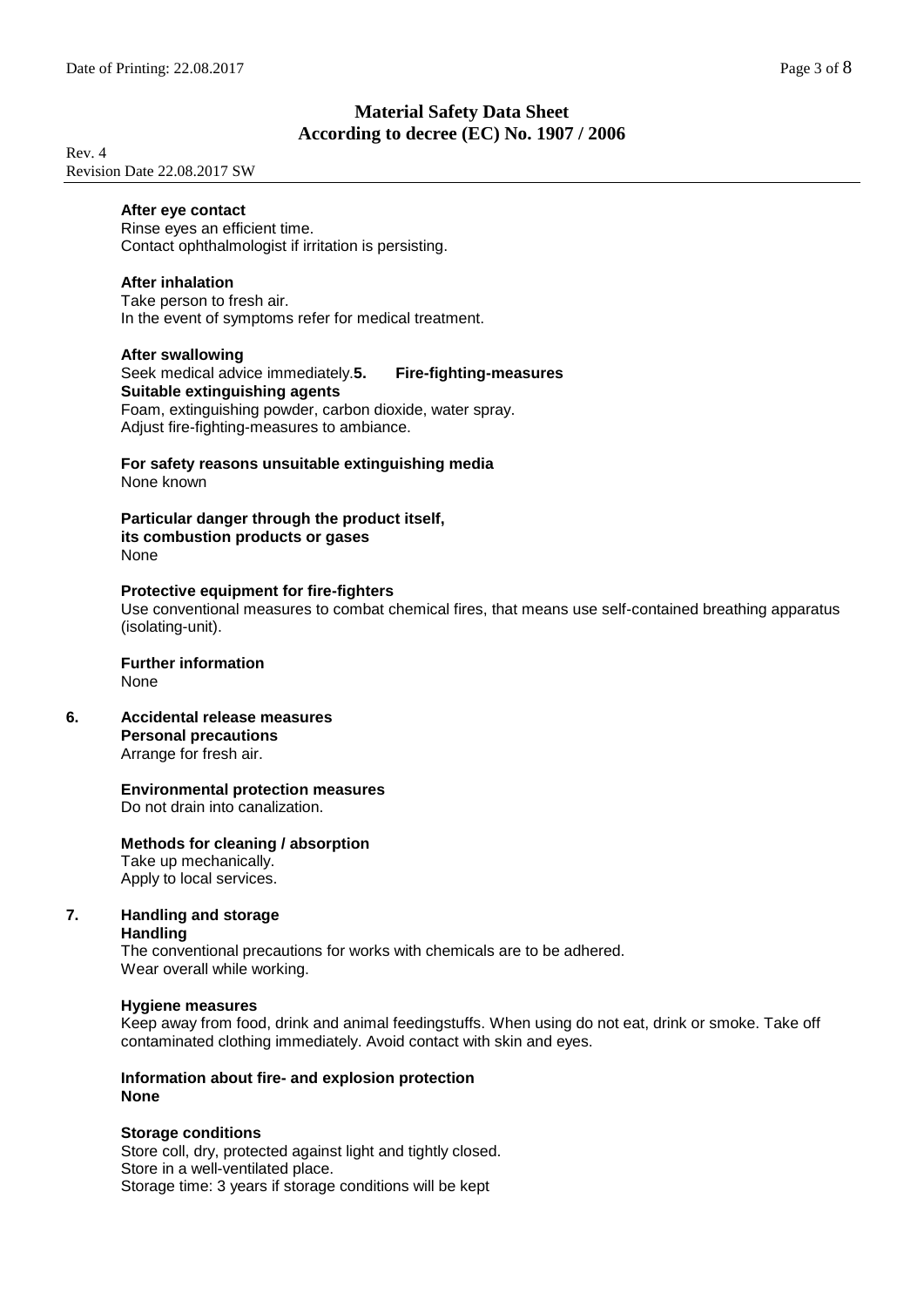Rev. 4

# **Material Safety Data Sheet According to decree (EC) No. 1907 / 2006**

|    | Revision Date 22.08.2017 SW                                                                                                                                                                                                                                                        |                                                                                                                                                                                                                                                          |  |  |  |
|----|------------------------------------------------------------------------------------------------------------------------------------------------------------------------------------------------------------------------------------------------------------------------------------|----------------------------------------------------------------------------------------------------------------------------------------------------------------------------------------------------------------------------------------------------------|--|--|--|
| 8. | <b>Exposure Controls / Personal Protection</b><br>Limit values for the exposition at work station and / or biological limit values<br>Work station limit values (AGW) Germany<br>PNCE and DNCL-Values as to be possibly worked out in a preparation safety report<br>do not exist. |                                                                                                                                                                                                                                                          |  |  |  |
|    | Personal protective equipment<br>precaution measures must be attended.                                                                                                                                                                                                             | Pay attention of protection- and hygienic measures. Protection clothes must be stored separately. The usual                                                                                                                                              |  |  |  |
|    | Breathing protection:                                                                                                                                                                                                                                                              | not necessary                                                                                                                                                                                                                                            |  |  |  |
|    | Eye protection:                                                                                                                                                                                                                                                                    | Wear protection goggles                                                                                                                                                                                                                                  |  |  |  |
|    | Hand protection:                                                                                                                                                                                                                                                                   | Sensibilisation: Wearing of applicable protection gloves<br>is recommended. (by experience of the past / literature) for<br>example Ethiparat®-gloves for 5-10 minutes, application of<br>No-touch-Technik, minimal-contact-techniques is<br>recommended |  |  |  |
|    | Body protection:                                                                                                                                                                                                                                                                   | Wear business usual protection clothes.                                                                                                                                                                                                                  |  |  |  |
|    | Other protection measures:                                                                                                                                                                                                                                                         | none                                                                                                                                                                                                                                                     |  |  |  |
|    | Advices for hygienic<br>at work station:                                                                                                                                                                                                                                           | Comply business usual protection- and hygienic measures.<br>Preventive skin protection. Wash hands and skin after finishing<br>work.                                                                                                                     |  |  |  |
| 9. |                                                                                                                                                                                                                                                                                    | <b>Physical and Chemical Properties</b>                                                                                                                                                                                                                  |  |  |  |
|    | Appearance<br>Appearance:<br>Colour:<br>Odour/Flavour:                                                                                                                                                                                                                             | pasty material<br>yellowish<br>acrylates / methacrylates                                                                                                                                                                                                 |  |  |  |
|    | Safety relevant data                                                                                                                                                                                                                                                               |                                                                                                                                                                                                                                                          |  |  |  |
|    | Flash point:<br>PH-value:<br>Vapor pressure :<br>Density:<br>Solubility in water:<br>10.<br><b>Stability and Reactivity</b>                                                                                                                                                        | not determined<br>(approx. $> 100^{\circ}$ C appreciated by the flash point of the ingredients<br>not determined<br>not determined<br>not determined<br>insoluble                                                                                        |  |  |  |
|    | <b>Conditions to avoid</b>                                                                                                                                                                                                                                                         | Protect from heat, sunlight and influence of light.<br>Cures with exposure to UV light.                                                                                                                                                                  |  |  |  |
|    |                                                                                                                                                                                                                                                                                    | <b>Substances to avoid</b><br>Free radicals, reducing agents, heavy-metal ions.                                                                                                                                                                          |  |  |  |
|    | <b>Hazardous decomposition products</b><br>In case of fire acrid acrylic fumes.                                                                                                                                                                                                    |                                                                                                                                                                                                                                                          |  |  |  |
|    | <b>Further information</b><br>None                                                                                                                                                                                                                                                 |                                                                                                                                                                                                                                                          |  |  |  |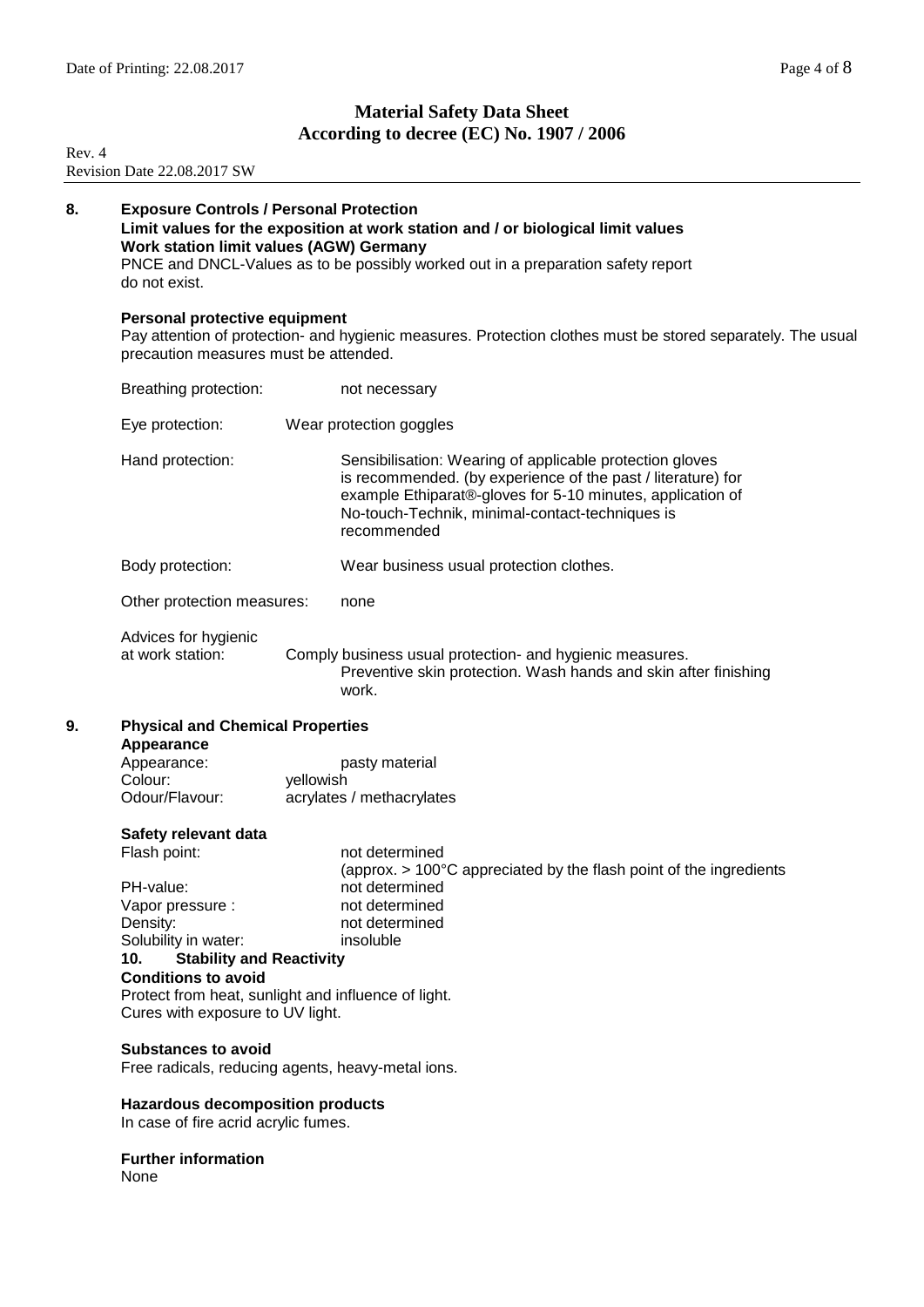Rev. 4 Revision Date 22.08.2017 SW

# **11. Toxicological Information**

| <b>Acute Toxicity</b>  |            |
|------------------------|------------|
| At skin:               | irritation |
| At eves:               | irritation |
| At respiratory system: | irritation |

### **Kinetic of the toxic reaction**

According the new Material Safety Data Sheet according to REACH, specifications about kinetic of the toxic reaction, metabolism of the substance and allocation of the substance in the human body must be mentioned at this place. Data for this is not available .

### **Further information**

By appropriate exposure and conventionally use and to our experiences and informations the product causes no hazardous effects.

### **General information**

none

## **12. Ecological Information**

| Fish toxicity:     | not applicable |
|--------------------|----------------|
| Water organism:    | not applicable |
| Bacteria toxicity: | not applicable |

### **Persistence and degradability**

| Duration:    | not applicable |
|--------------|----------------|
| Test method: | not applicable |
| Evaluation:  | not applicable |

### **Further detail to ecology**

Do not allow product to reach ground water, body of waters or sewage system.

### **Bioaccumulation potential**

No data available

### **Effect of the determination of the PTB- and vPvB-Report**

Endocrine disruption potential If the material causes hormonal effects or prevents them is unknown to us.

# **13. Disposal Considerations**

### **Substance / Preparation**

To dispose of accordingly with notice of the local regulations of authority. Do not empty into drains.

### **Disposal key according to AVV regulation**

16 03 05 organic wastes containing dangerous substances

### **Package**

Packages that are not contaminated can be recycled.

# **14. Transport information / Rules**

| <b>Land transport ADR</b> |  |
|---------------------------|--|
|---------------------------|--|

| Class:                   | Not a dangerous good according to the transport regulations. |
|--------------------------|--------------------------------------------------------------|
| UN-Number:               |                                                              |
| Classification code:     |                                                              |
| Description of the good: | Glass Liner                                                  |
| Packaging group:         | -                                                            |
| Hazard sheet:            | -                                                            |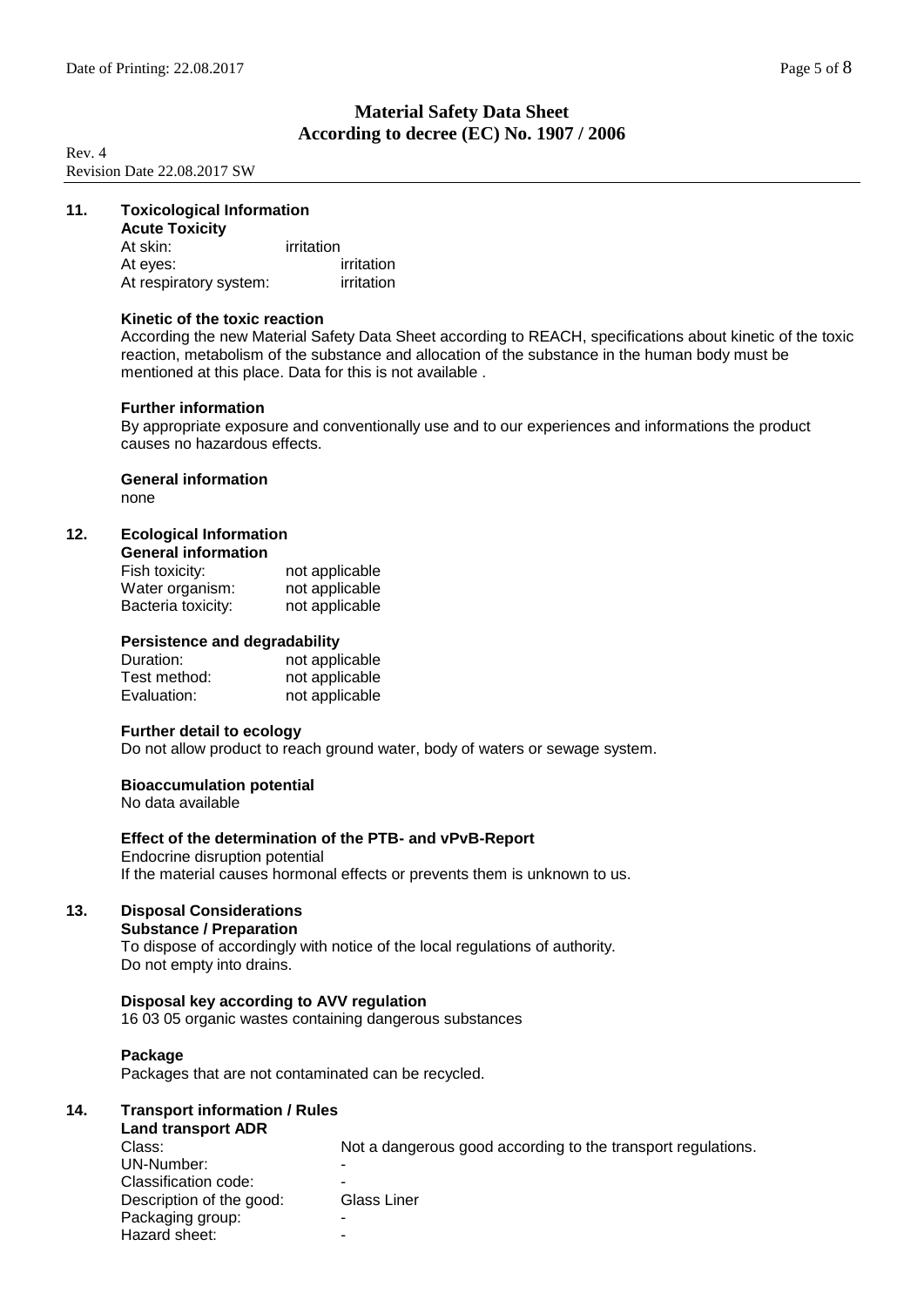Rev. 4 Revision Date 22.08.2017 SW

|     |                                                                                                              | $R_{\rm V}$ is foll Date 22.00.2017 S $W$                                                                                                                   |                                                                                                                              |
|-----|--------------------------------------------------------------------------------------------------------------|-------------------------------------------------------------------------------------------------------------------------------------------------------------|------------------------------------------------------------------------------------------------------------------------------|
|     | Symbol:                                                                                                      |                                                                                                                                                             |                                                                                                                              |
|     | Class:<br>UN-Number:<br>Hazard sheet:<br>Symbol:                                                             | <b>Rail transport RID</b><br>Classification code:<br>Packaging group:                                                                                       | Not a dangerous good according to the transport regulations.                                                                 |
|     | Class:<br>UN-Number:<br>Hazard sheet:<br>Symbol:<br>Class:<br>EmS:<br>UN-Number:<br>Hazard sheet:<br>Symbol: | <b>Inland water transport ADN</b><br>Classification code:<br>Packaging group:<br><b>Maritime transport IMDG</b><br>Classification code:<br>Packaging group: | Not a dangerous good according to the transport regulations.<br>Not a dangerous good according to the transport regulations. |
| 15. | Class:<br>UN-Number:<br>Hazard sheet:<br>Symbol:                                                             | Air transport IATA<br>Packaging-Instruction (cargo)<br>Packaging-Instruction (passenger)<br>Packaging group:<br><b>Regulatory Information</b>               | Not a dangerous good according to the transport regulations.                                                                 |
|     | 2.1                                                                                                          | <b>Classification of the substance or mixture</b>                                                                                                           |                                                                                                                              |
|     |                                                                                                              |                                                                                                                                                             |                                                                                                                              |
|     |                                                                                                              |                                                                                                                                                             | According to Regulation (EC) No. 1272/2008:                                                                                  |

**2.2 Label elements**

# **Labelling according to Regulation 1272/2008 (GHS/CLP)**

H319 (Causes serious eye irritation)H335 (May cause respiratory irritation)H315 (Causes skin irritation)

## **Additional hazard advices for human and environment** None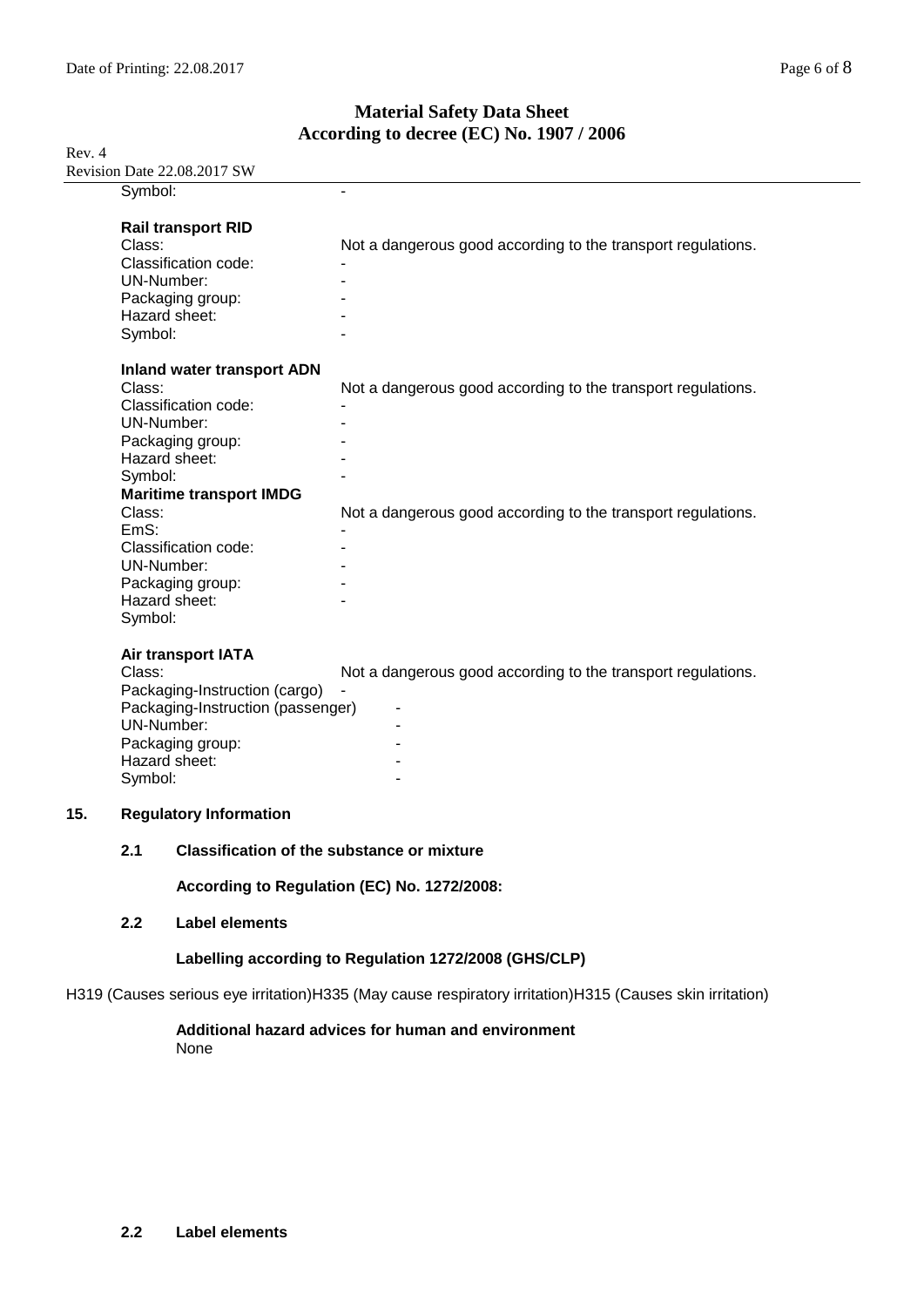Rev. 4 Revision Date 22.08.2017 SW

# **Labelling according to Regulation 1272/2008 (GHS/CLP)**



| H315<br>P264<br>P280<br>P302+P352<br>P321<br>P332+P313<br>P362+P364            | causes skin irritation<br>Washthoroughly after handling.<br>Wear protective gloves/Protective clothing/eye protection/face protection.<br>IF ON SKIN: Wash with plenty of water/<br>Specific treatment (seeon this label)<br>If skin irritation occurs: get medical advice/attention<br>Take off contaminated clothing and wash it before reuse. |
|--------------------------------------------------------------------------------|--------------------------------------------------------------------------------------------------------------------------------------------------------------------------------------------------------------------------------------------------------------------------------------------------------------------------------------------------|
| H319<br>P305+P351+P338<br>P337+P313                                            | causes serious eye irritation<br>IF IN EYES: Rinse cautiously with water for several minutes. Remove<br>contact lenses, if present and easy to do. Continue rinsing.<br>If eye irritation persists: Get medica advice/attention.                                                                                                                 |
| H <sub>335</sub><br>P <sub>271</sub><br>P304+P340<br>P312<br>P403+P233<br>P405 | may cause respiratory irritation<br>Use only outdoors or in a well-ventilated area.<br>IF INHALED: Remove person to fresh air and keep comfortable for breathing.<br>Call a POISON CENTER/doctor//if you feel unwell.<br>Store in a well-ventilated place. Keep container tightly closed.<br>Store locked up.                                    |

**Hazard decisive components** 

Contains: -

# **Safety Assessments**

Safety Assessments for substances in this preparation were not executed

### **National Rules**

Water Hazard Class 2 (Estimation on the basis of the ingredients)